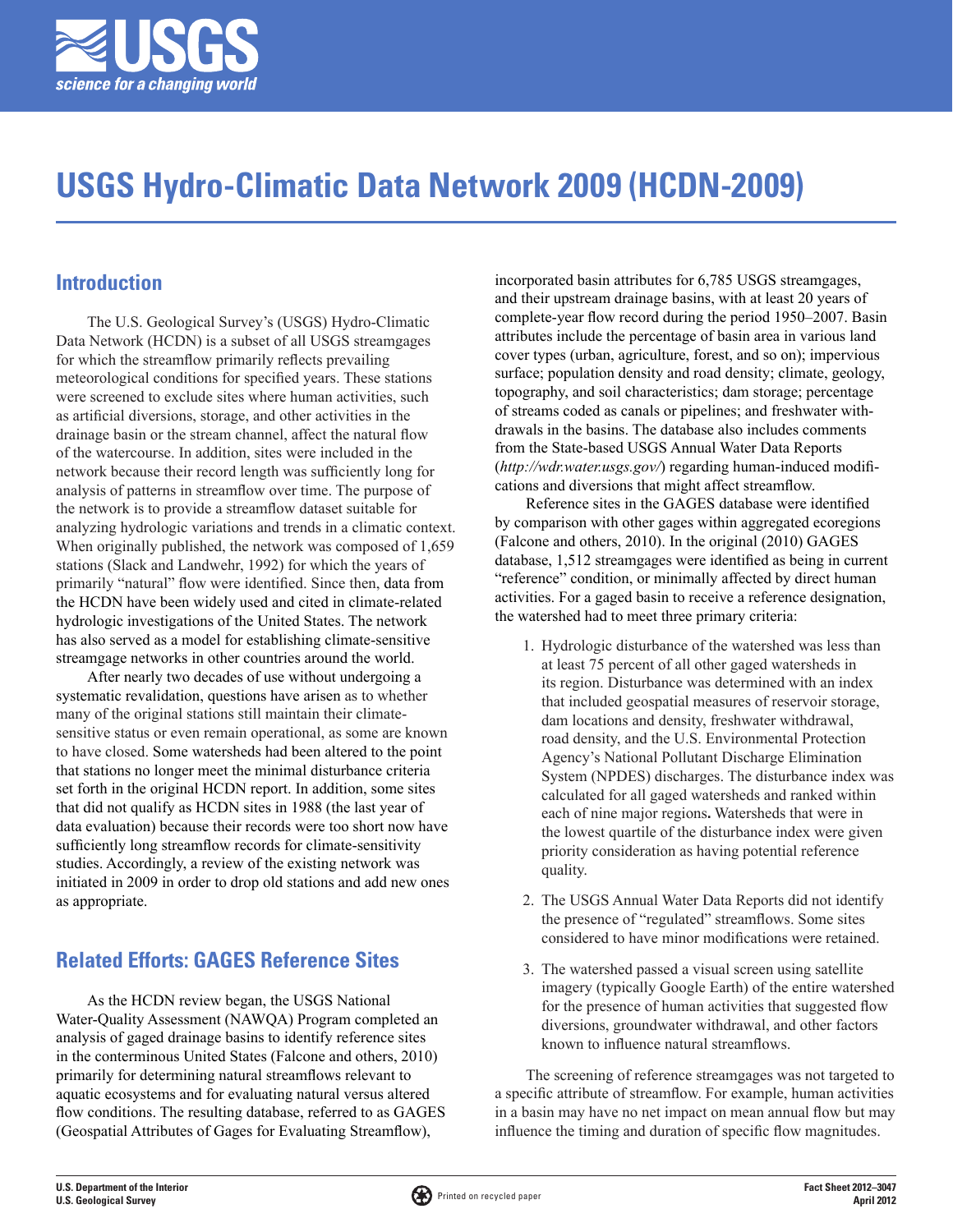Under such conditions, the site would be excluded. The intent was to identify gaged sites with all attributes of streamflow in natural or least-disturbed condition. It is important to note that the GAGES reference sites were derived independently of the original HCDN; that is, whether a station was part of the original HCDN was not considered in the classification process. In 2011, NAWQA released an updated GAGES-II database (Falcone, 2011). This new version contains data for 9,322 streamgages, of which 2,057 are identified as reference gages.

### **HCDN-2009 Sites**

Given the close correspondence between HCDN and GAGES reference site criteria, with the latter typically being more stringent than those originally established for the HCDN, the USGS decided to make the updated HCDN a subset of the GAGES-II reference network. Reinforcing this decision was a desire to avoid potential conflicts arising from differences

in the stations listed in two similar, though distinct, reference networks. Thus, the updated network is referred to as HCDN-2009 and is so designated in the GAGES-II database (*http://water.usgs.gov/GIS/metadata/usgswrd/XML/ gagesII\_Sept2011.xml*).

Stations included in HCDN-2009 meet the following criteria: (1) they are identified as being in current "reference" condition according to the GAGES-II classification; (2) they have at least 20 years of complete and continuous discharge record through water year 2009; (3) they have less than 5 percent impervious surface area as measured using the Federal National Land Cover Data (NLCD) 2006; and (4) they were not eliminated during a review by participating State USGS Water Science Centers. The designation "HCDN-2009" signifies that the data from these stations have been quality assured and validated as conforming to the HCDN criteria through water year 2009. Because the HCDN-2009 is drawn from the GAGES-II database the HCDN data adhere to all the criteria that were applied to the GAGES database, which notably include the requirement that watersheds are contained within



**Figure 1.** Location of the 743 HCDN-2009 stations by State and territory.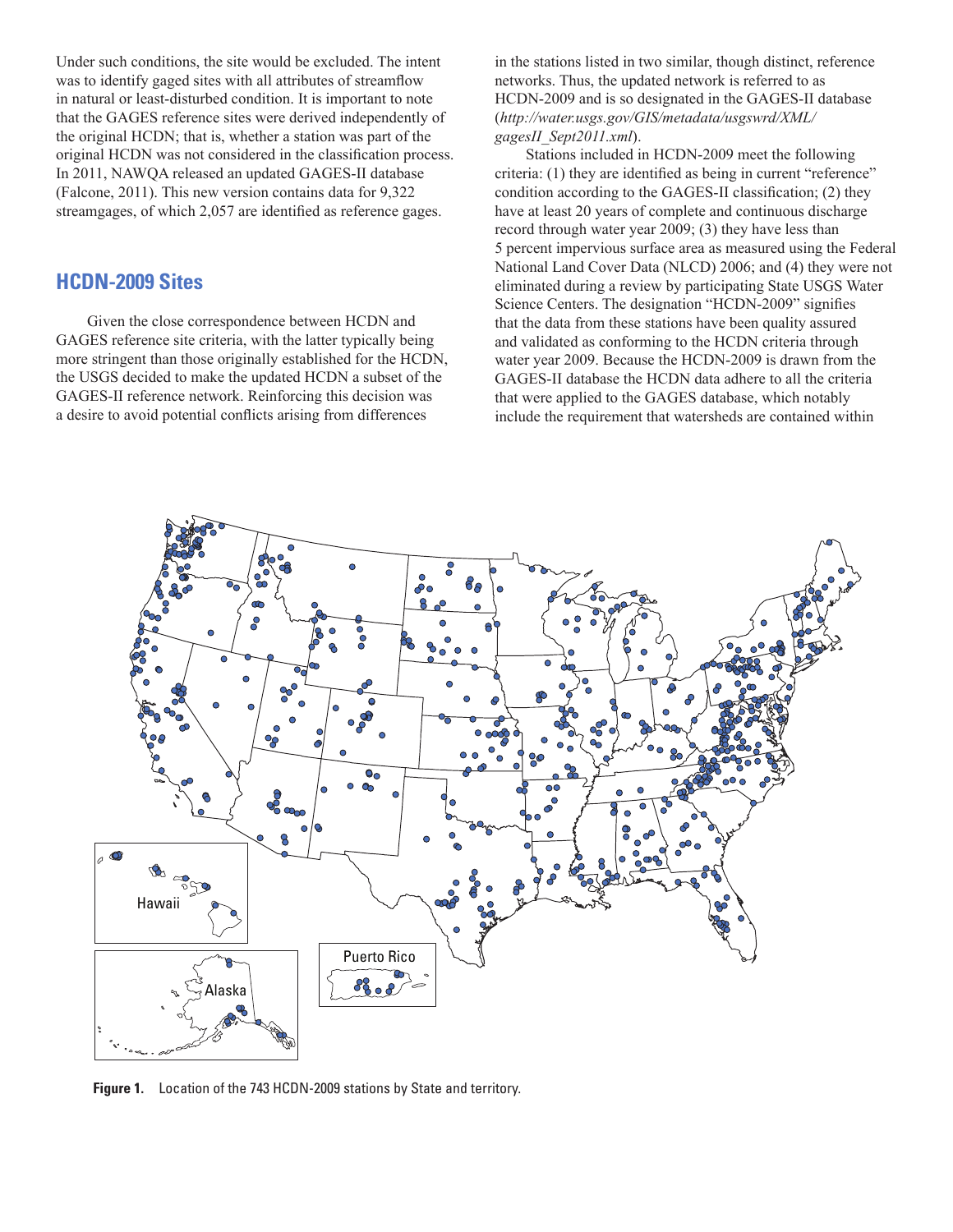U.S. boundaries, and watershed size is limited to 50,000 km2 . Future updates of the HCDN will occur periodically and will be designated by the year for which the most recent quality assured and validated data are available.

HCDN-2009 is composed of 743 stations, and their geographic distribution is shown in figure 1. Records cumulatively span the period 1898–2009 and contain a total of 41,292 water years<sup>1</sup> of complete data. There are 594 stations having at least 40 years of record through the end of water year 2009, 302 with at least 60 years, 107 with at least 80, and 4 with at least 100 years (fig. 2). The 10-year period 1960–1969 experienced the largest gain in stations, with 162, while the preceding two decades (1950–1959 and 1940–1949) were second and third, respectively, with an increase of 114 and 110 (fig. 3). Nearly two-thirds of the 743 stations (471) began operation during the 40-year period 1930–1969.

Although the USGS has published HCDN-2009 as the listing of stations conforming to clearly defined criteria reflecting a dominant sensitivity to weather and climate (that is, the least sensitivity to confounding human activities), it also acknowledges that all streamgages reflect, to varying degrees, sensitivity to meteorological conditions. Thus, there are likely many stations that, although not passing the screening for inclusion in HCDN-2009, are nonetheless acceptable for use in climate-related hydrologic studies. Researchers may, therefore, wish to evaluate other stations for use in their studies, particularly in areas where there are few HCDN-2009 stations. Care should be exercised in doing so, however, especially for studies focused on low streamflow, where relatively small perturbations associated with human activities can have a significant effect on the observed discharge. For detailed information regarding the character and quality of individual USGS streamgages, please contact the relevant State USGS Water Science Center.



**Figure 2.** Number of HCDN-2009 stations grouped by number of years with complete record ending in 2009. All stations have at least 20 years of both complete (365+ days in a year) and continuous (unbroken) record ending in 2009.



Beginning year of record

**Figure 3.** Number of HCDN-2009 stations grouped by the 10-year period when records were first collected.

<sup>1</sup> Water year is the period October 1 to September 30 and is designated by the year in which the period ends.